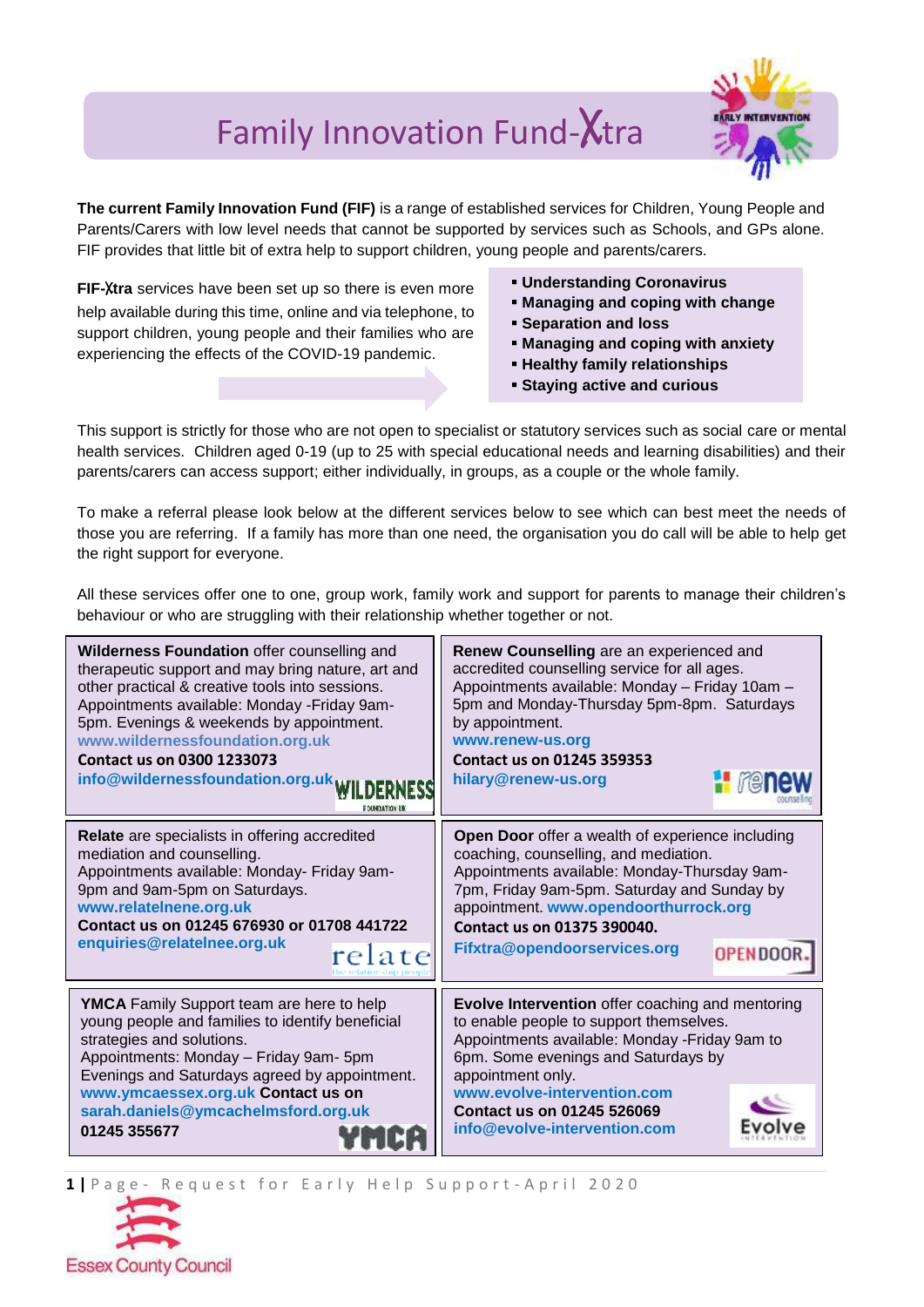## **Section 1 - Referrer details**

| Name of person completing this form                                                   |  |
|---------------------------------------------------------------------------------------|--|
| <b>Organisation (if applicable)</b>                                                   |  |
| Do you have consent from the service user<br>to share their information in this form? |  |
| <b>Contact Telephone</b>                                                              |  |
| <b>Contact Email</b>                                                                  |  |
| <b>Best time to contact</b>                                                           |  |
| <b>Alternative contact</b>                                                            |  |
| Date of referral                                                                      |  |
| How did you hear about FIF-Xtra Services                                              |  |

## **Section – 2 - Person being referred**

| (Office use only)<br>Family ID: |  |
|---------------------------------|--|
| (Office use only)               |  |
| Individual IDs:                 |  |

| First name of person<br>being referred                   | <b>Surname</b> | Date of<br>birth | <b>Gender</b> | <b>Ethnicity</b> | <b>School/education or</b><br>workplace |
|----------------------------------------------------------|----------------|------------------|---------------|------------------|-----------------------------------------|
|                                                          |                |                  |               |                  |                                         |
| Name of main family contact                              |                |                  |               |                  |                                         |
| <b>Relationship to person referred</b><br>(if different) |                |                  |               |                  |                                         |
| <b>Signature of main family contact</b>                  |                |                  |               |                  |                                         |
| <b>Contact telephone numbers</b>                         |                |                  |               |                  |                                         |
| Young person contact (if over 13)                        |                |                  |               |                  |                                         |
| <b>Family address:</b>                                   |                |                  |               |                  |                                         |
| Postcode:                                                |                |                  |               |                  |                                         |
| <b>Email address:</b>                                    |                |                  |               |                  |                                         |

## **If referring a child or young person:**

Does the young person have an Education, Health and Care (EHC) Plan? **Please tick box**

I confirm that the young person is not already being supported by specialist and/or statutory services, for example social care, family solutions, EMHWS. **Please tick box** 

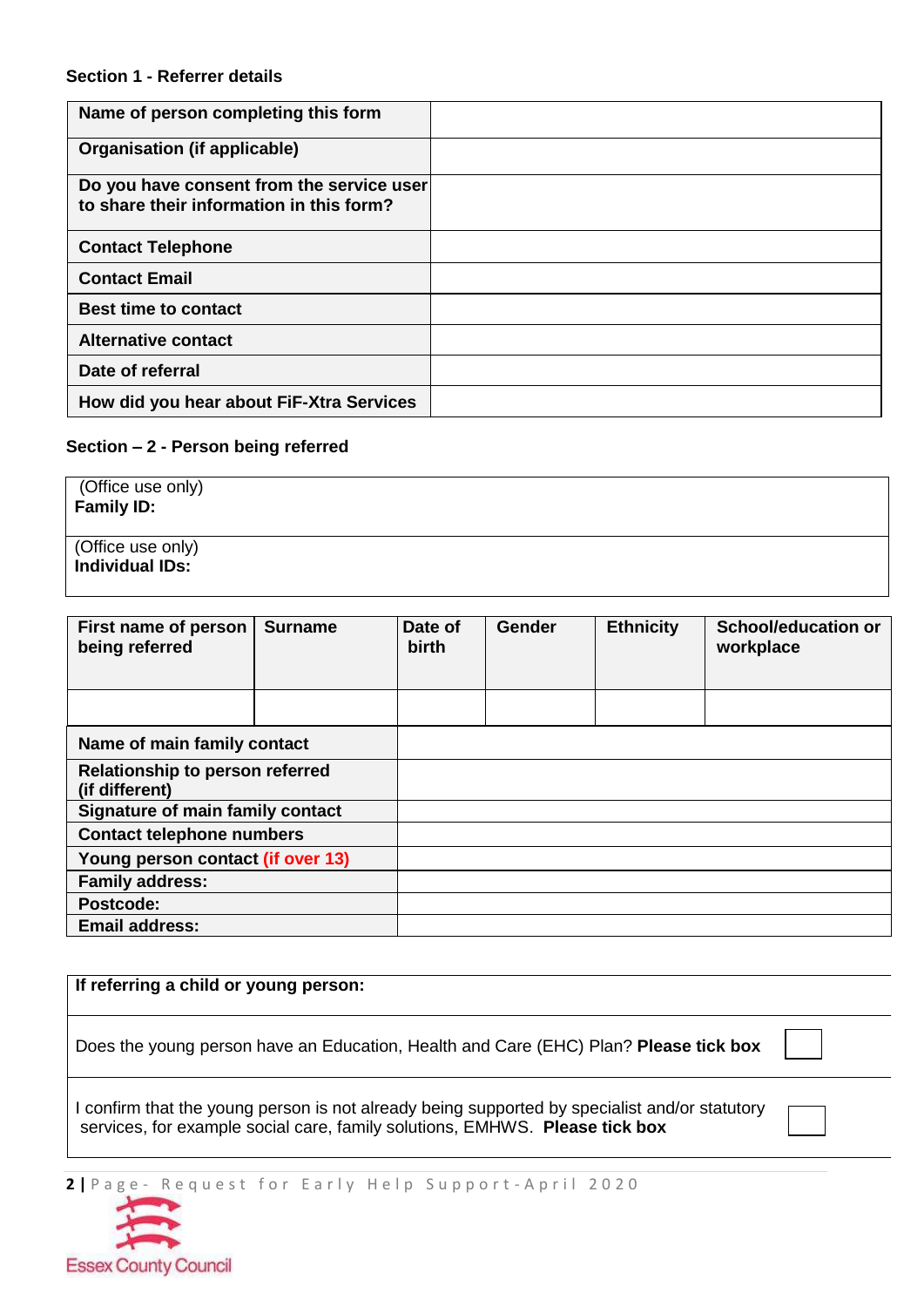| Other family members                                                             |                                                                       |     |                             |
|----------------------------------------------------------------------------------|-----------------------------------------------------------------------|-----|-----------------------------|
| <b>First Name</b>                                                                | <b>Surname</b>                                                        | Age | <b>Relationship or Role</b> |
|                                                                                  |                                                                       |     |                             |
|                                                                                  |                                                                       |     |                             |
|                                                                                  |                                                                       |     |                             |
| Are there any disability of                                                      | learning needs to be considered<br>for the person/s being referred    |     |                             |
| religious needs (including<br>the person/s being referred                        | Are there any heritage, cultural or<br>language) to be considered for |     |                             |
| If a young person, are they in<br>receipt of free school meals/pupil<br>premium? |                                                                       |     |                             |

# **Section - 3 - Reason for referral and request being made**

| Please indicate the issue(s) causing you or the person(s) being referred and some details about<br>those concerns                                               |
|-----------------------------------------------------------------------------------------------------------------------------------------------------------------|
|                                                                                                                                                                 |
|                                                                                                                                                                 |
| Please tell us what has been done to address these issues leading up to this request                                                                            |
|                                                                                                                                                                 |
| Please tell us about other help that is in place now or has been in the past to address this issue                                                              |
|                                                                                                                                                                 |
| What is the family/individual/couple hoping to achieve from the request                                                                                         |
|                                                                                                                                                                 |
| <b>Concerns and/or risks:</b> Are you aware of any concerns and/or risks that workers should know about<br>before contacting or visiting the family/individual: |
|                                                                                                                                                                 |

| Office use only                              |                 |
|----------------------------------------------|-----------------|
| For declined or signposted requests          | <b>Comments</b> |
| Does not deliver against the need identified |                 |
| Should be met by level 1 universal services  |                 |
| Should be met by level 3 intensive services  |                 |
| Should be met by level 4 intensive services  |                 |

**3** | Page - Request for Early Help Support - April 2020

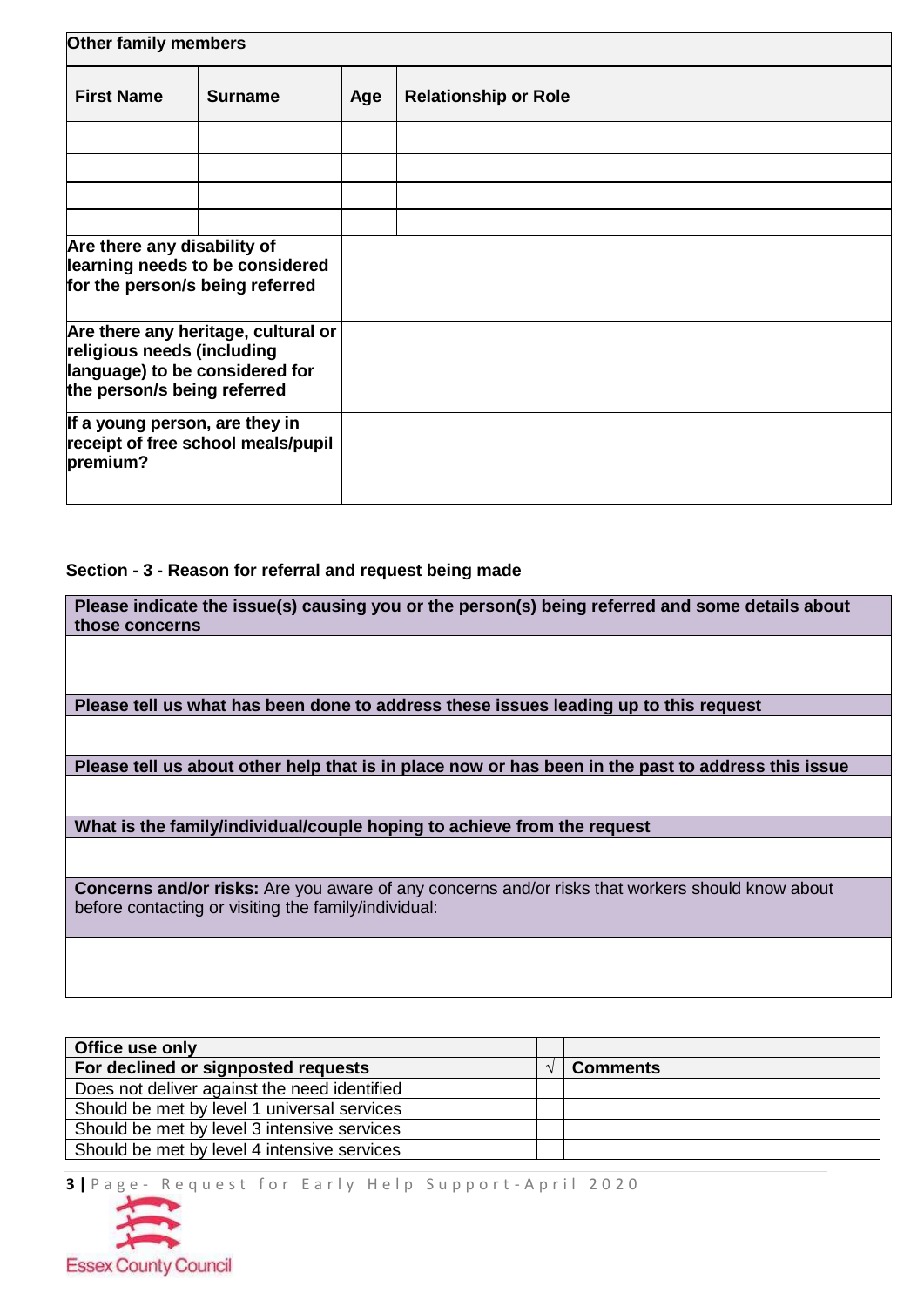## **Section – 4 – Agreement to access and share information**

**This section should be signed by the service user if they are over 13, or by a family member with parental responsibility**

| Please read the 'INFORMATION SHEET - Request for Early Help Support' section carefully and then<br>sign and date this form. If you have concerns please discuss them with the person working with you. You<br>can note any limit/restrictions to information you do not wish to be shared in the box if appropriate. |                                                        |                                                                                              |             |  |
|----------------------------------------------------------------------------------------------------------------------------------------------------------------------------------------------------------------------------------------------------------------------------------------------------------------------|--------------------------------------------------------|----------------------------------------------------------------------------------------------|-------------|--|
| I have read and understand the information sheet or have had this explained to me.<br><b>Please tick box</b>                                                                                                                                                                                                         |                                                        |                                                                                              |             |  |
| with? (tick box)                                                                                                                                                                                                                                                                                                     |                                                        | Please indicate if you have any restrictions on which services we can share your information |             |  |
| <b>No restrictions</b>                                                                                                                                                                                                                                                                                               | <b>Restricted</b>                                      | (detail in the next sections)                                                                |             |  |
| Please describe the specific information I do not want to be shared and who this should not be<br>shared with:                                                                                                                                                                                                       |                                                        |                                                                                              |             |  |
| Signed by the service user if over 13                                                                                                                                                                                                                                                                                |                                                        |                                                                                              |             |  |
| <b>Name</b>                                                                                                                                                                                                                                                                                                          |                                                        | <b>Signature</b>                                                                             | <b>Date</b> |  |
|                                                                                                                                                                                                                                                                                                                      |                                                        |                                                                                              |             |  |
|                                                                                                                                                                                                                                                                                                                      | Signed by a family member with parental responsibility |                                                                                              |             |  |
| <b>Name</b>                                                                                                                                                                                                                                                                                                          |                                                        | <b>Signature</b>                                                                             | <b>Date</b> |  |
|                                                                                                                                                                                                                                                                                                                      |                                                        |                                                                                              |             |  |
| <b>For the Referrer/Provider</b>                                                                                                                                                                                                                                                                                     |                                                        |                                                                                              |             |  |
| Is the person able to understand why their information may be shared and are they able to make a<br>decision on this basis? (Please tick and complete A or B or C below).                                                                                                                                            |                                                        |                                                                                              |             |  |
| A) YES and I have explained to the person/their representative using the attached<br>information sheet.                                                                                                                                                                                                              |                                                        |                                                                                              |             |  |
| B) I am unable to judge this and have referred this matter to                                                                                                                                                                                                                                                        |                                                        |                                                                                              |             |  |
| C) No, because                                                                                                                                                                                                                                                                                                       |                                                        |                                                                                              |             |  |
|                                                                                                                                                                                                                                                                                                                      |                                                        |                                                                                              |             |  |
| For accepted requests – met criteria                                                                                                                                                                                                                                                                                 |                                                        |                                                                                              |             |  |